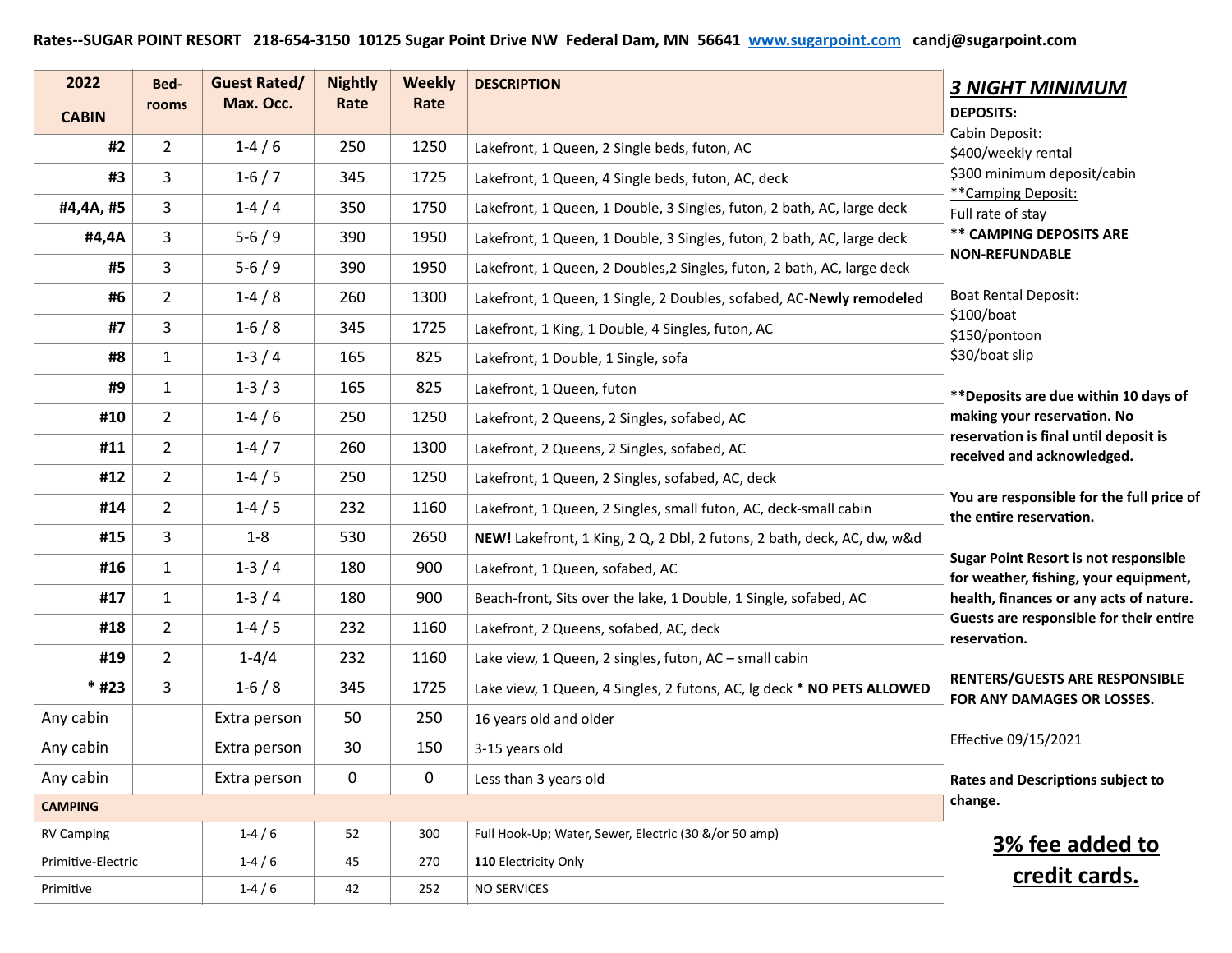|                                                                                                                             |         | Extra Person | 10       | 60  |                                                                          |  |
|-----------------------------------------------------------------------------------------------------------------------------|---------|--------------|----------|-----|--------------------------------------------------------------------------|--|
| <b>Pet Fee-Cabin</b>                                                                                                        |         | Limit 2      | 22       | 110 | QUIET, leashed & cleaned up after with a signed pet liability agreement. |  |
| Pet Fee-Campground                                                                                                          |         | Limit 2      | 5        | 25  | QUIET, leashed & cleaned up after with a signed pet liability agreement. |  |
| BOAT RENTALS: Signed Boat Rental Agreement, Driver's License, Proof of Insurance and credit card required for boat rentals. |         |              |          |     |                                                                          |  |
| 20' Pontoon                                                                                                                 | 90 hp   | 8            | $195/2+$ | 875 | Plus Gas, Plus Tax ONE DAY RENTAL ONLY \$225                             |  |
| 22' Pontoon                                                                                                                 | 50 hp   | 8            | $185/2+$ | 850 | Plus Gas, Plus Tax ONE DAY RENTAL ONLY \$225                             |  |
| 18' Lund                                                                                                                    | 60 & 50 | 4            | $125/2+$ | 625 | Plus Gas, Plus Tax ONE DAY RENTAL ONLY \$140                             |  |
| 18' Lund                                                                                                                    | 40 hp   | 4            | $115/2+$ | 575 | Plus Gas, Plus Tax ONE DAY RENTAL ONLY \$130                             |  |
| 18' Lund                                                                                                                    | $25$ hp | 4            | $100/2+$ | 500 | Plus Gas, Plus Tax ONE DAY RENTAL ONLY \$115<br><b>Handtiller</b>        |  |
| Boat Slip                                                                                                                   |         |              | 15       | 90  | In-house Guest                                                           |  |
| Boat Slip                                                                                                                   |         |              | 20       | 120 | Non-Guest                                                                |  |
| Launch                                                                                                                      |         |              | 15       |     | 1 free launch with cabin rental                                          |  |
| We Launch                                                                                                                   |         |              | 20       |     | Use of resort vehicle to launch your boat-In and out                     |  |
|                                                                                                                             |         |              |          |     |                                                                          |  |